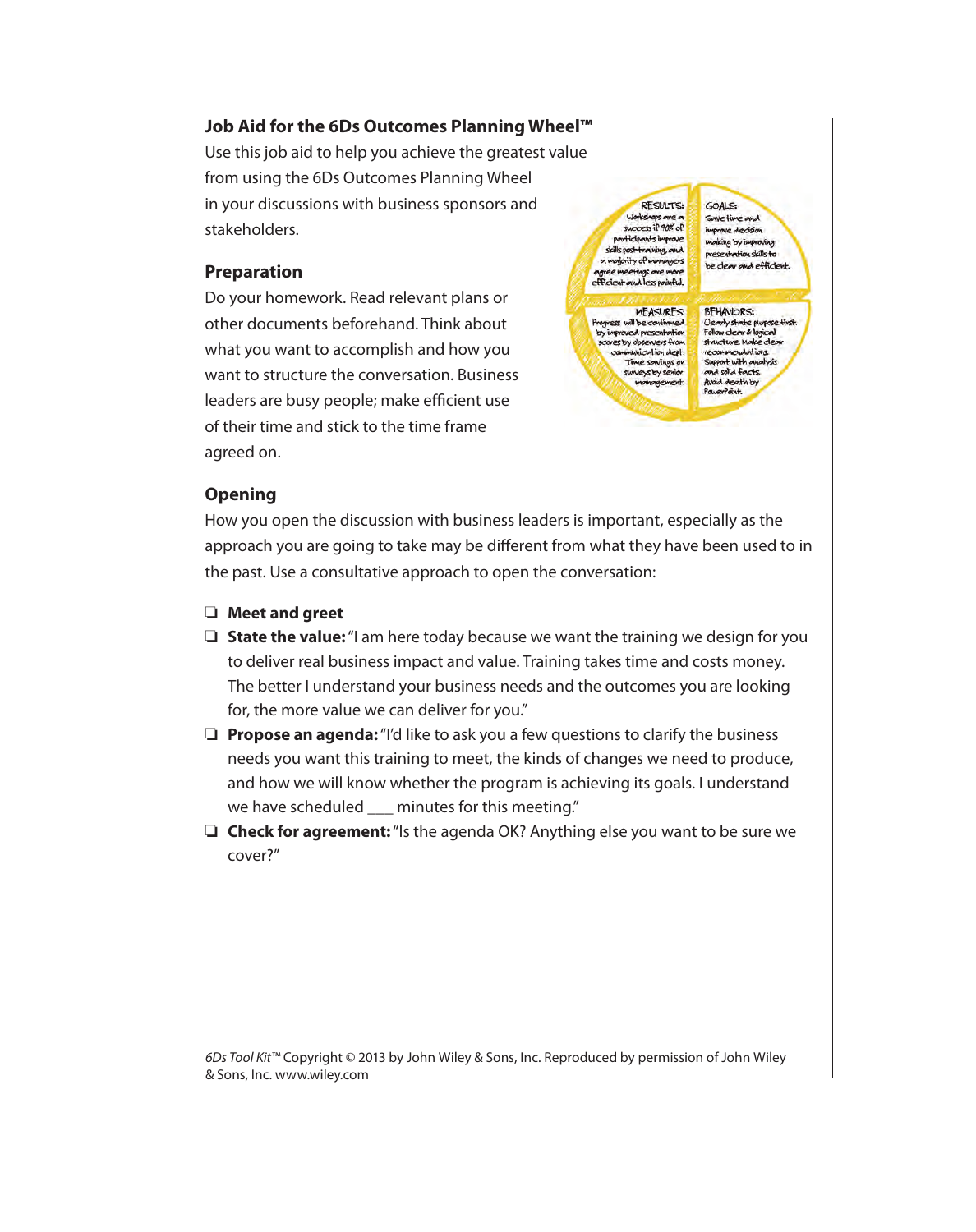#### **Seek Understanding**

Many business leaders are used to simply "ordering" some training to address a perceived need. They may not have thought deeply about the questions at the heart of the 6Ds Outcomes Planning Wheel. You may need to ask some probing or clarifying questions to achieve the level of understanding required to develop a truly effective program. Some comments and suggested follow-up questions are given below.

Throughout the conversation, practice active listening. Stop and check for understanding periodically: "Let me be sure that I have correctly understood. [Restate the needs, behaviors, etc., as you understand them.] Is that correct?"

Do not be afraid to admit you do not understand something. Ask: "Could you explain what you mean by. . . ." Another very useful phrase is: "Help me understand. . . ." This phrase can be used to genuinely seek understanding. It is also a graceful

way to point out inconsistencies or confusion: "Help me understand how the training course you have requested is linked to your business needs."

## **Using the Four Outcomes Planning Wheel Questions**

**1. What business need(s) will be met by this training?** Your goal is to clarify what the person requesting training is trying to accomplish in business terms.



needs will be met?

| <b>Situation</b>                                                                                                                                     | <b>Suggested Response</b>                                                                                                                                                                                                               |
|------------------------------------------------------------------------------------------------------------------------------------------------------|-----------------------------------------------------------------------------------------------------------------------------------------------------------------------------------------------------------------------------------------|
| If the first answer is too general, for exam-<br>ple, "increase sales," probe for the interme-<br>diate steps/behaviors needed.                      | I understand that the critical need is to increase<br>sales. Can you help me understand the interme-<br>diate steps? What are the specific behaviors that<br>contribute to increased sales that we need to<br>address in this training? |
| If the first answer is too narrow, for<br>example, "We need to use the order entry<br>system better," probe for the ultimate,<br>measurable outcome. | I understand the immediate need is to improve<br>the use of the order entry system. What is the<br>ultimate goal? For example, fewer errors? Lower<br>cost? Greater speed?                                                              |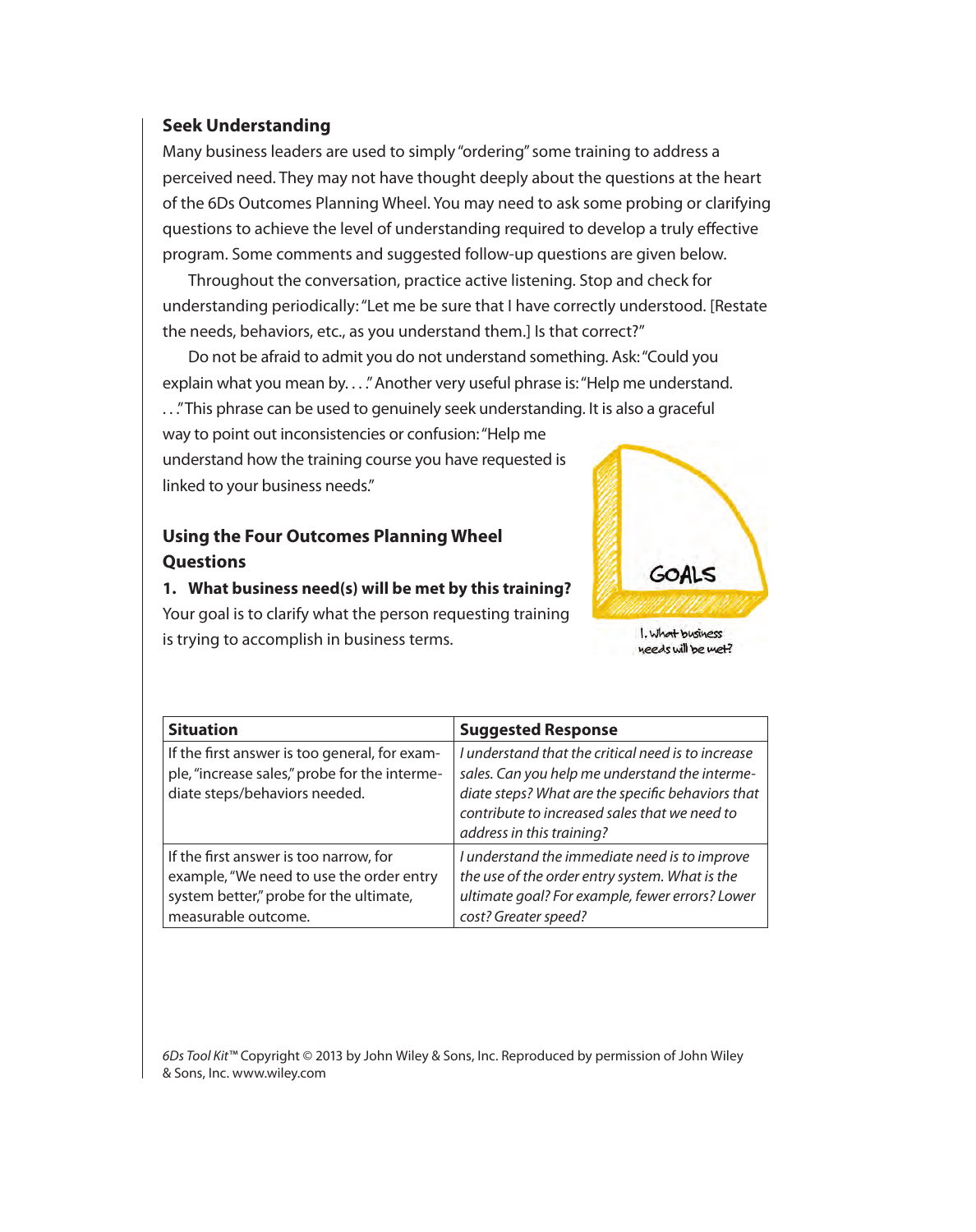# **2.** What will participants do differently **and better?**

People have to do things differently to obtain a different result. Just "knowing" or "understanding" is not enough to improve performance. Your goal is to understand what trainees are supposed to do as a result of the training.



do differently & better?

| <b>Situation</b>                                                                                                                                                                         | <b>Suggested Response</b>                                                                                                                                                                                                                                                                                         |
|------------------------------------------------------------------------------------------------------------------------------------------------------------------------------------------|-------------------------------------------------------------------------------------------------------------------------------------------------------------------------------------------------------------------------------------------------------------------------------------------------------------------|
| If the first answer describes what learners<br>will know or understand, ask for desired<br>changes in behavior.                                                                          | If the training is a success and we were to<br>watch how people act afterward, what would<br>we see them doing that is different and more<br>effective?                                                                                                                                                           |
| If the manager struggles to describe desired<br>changes in behavior, ask how the better per-<br>formers behave.                                                                          | Can you give me some examples of what the<br>better performers do that lesser performers<br>don't?<br>Presumably, the training should help more<br>people do what the better performers do. What<br>would that look like?                                                                                         |
| If the manager seems to hope that training<br>alone is going to create the desired changes<br>in behavior, help him or her understand that<br>training is almost never the whole answer. | In addition to the training, what needs to be in<br>place to support and encourage these behav-<br>iors, such as incentives, consequences, mana-<br>gerial reinforcement, etc.?<br>What might get in the way of people behaving<br>in the desired fashion? How could we reduce or<br>eliminate these impediments? |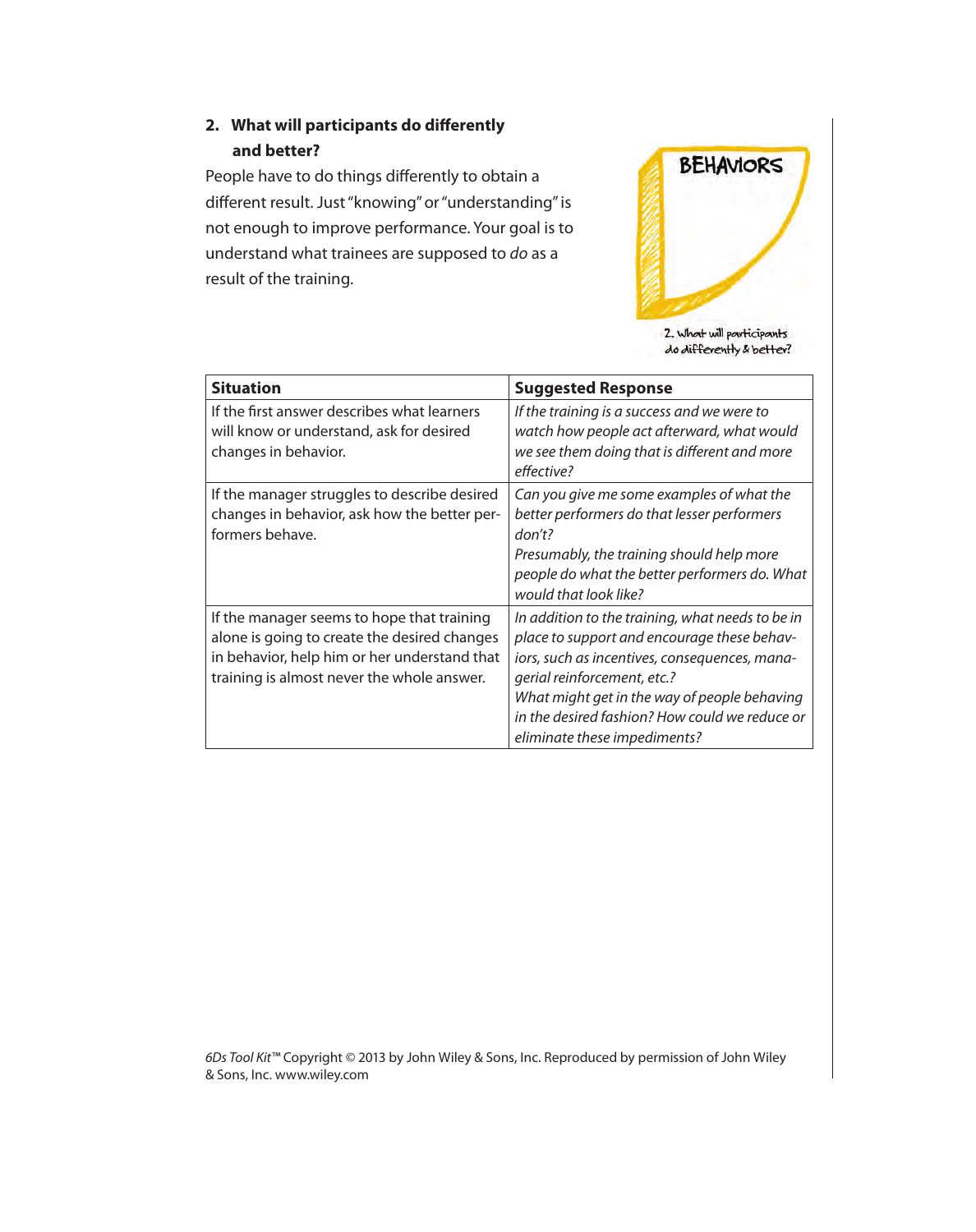

RESULTS

4. What are all the specific criteria of success?

**3. What or who could confirm these changes?** 

Your goal here is to identify ways to assess the effectiveness of the training and transfer climate.

| <b>Situation</b>                                                                                                                                                                                                                       | <b>Suggested Response</b>                                                                                                                                                                                                                                                                                             |
|----------------------------------------------------------------------------------------------------------------------------------------------------------------------------------------------------------------------------------------|-----------------------------------------------------------------------------------------------------------------------------------------------------------------------------------------------------------------------------------------------------------------------------------------------------------------------|
| If the manager is not sure<br>how to respond or is stuck,<br>explain that, if the training<br>works, it should produce an<br>observable change in actions,<br>perceptions, or business<br>metrics.                                     | If we achieve the desired<br>changes in the learners'<br>behaviors, who will notice the<br>changes?<br>Do we have any systems or<br>measures already in place that<br>will change if we obtain the<br>desired results? If so, what are<br>they and how will they change<br>if the training is successful?             |
| If the first answers describe<br>large-scale or long-term<br>effects that will be difficult<br>to tie to the training itself<br>(for example "retention will<br>improve"), probe for imme-<br>diate effects and leading<br>indicators. | I can certainly understand<br>that that is the long-term goal,<br>but it will take quite a while to<br>show up, and it may be hard to<br>figure out whether it was the<br>training or something else that<br>caused it. What would we see<br>more immediately that would<br>indicate that the training is<br>working? |

## 4. What are your specific criteria for success?



sponsor defines success. That is, how much of a change is necessary for the sponsor to feel the investment was measures of success should specify how much by when. This is the time to establish whether or not the sponsor requires financial analysis of the return on investment, and if so, what he or she considers acceptable evidence